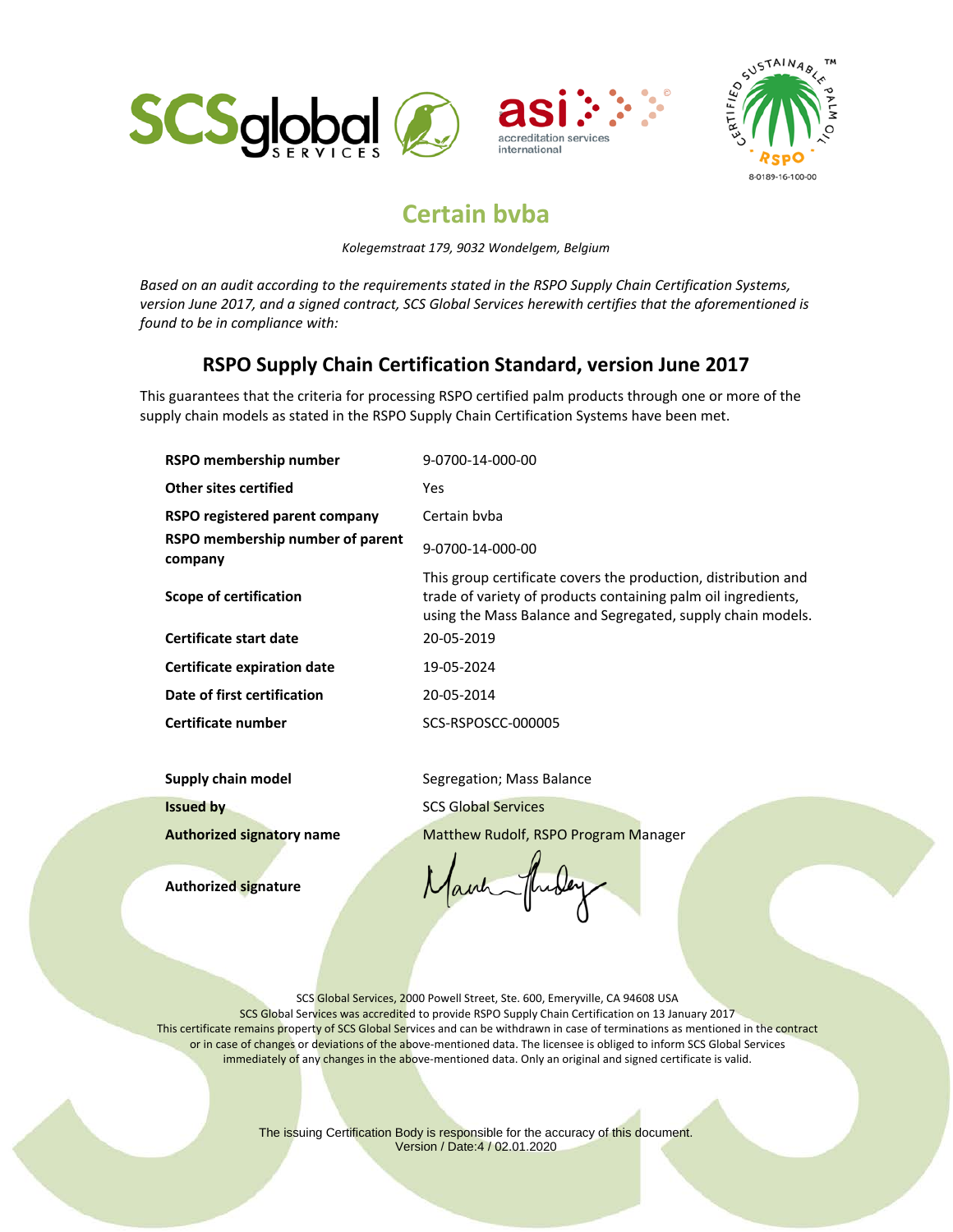





## **Certain bvba**

*Kolegemstraat 179, 9032 Wondelgem, Belgium*

*Based on an audit according to the requirements stated in the RSPO Supply Chain Certification Systems, version June 2017, and a signed contract, SCS Global Services herewith certifies that the aforementioned is found to be in compliance with:*

## **RSPO Supply Chain Certification Standard, version June 2017**

This guarantees that the criteria for processing RSPO certified palm products through one or more of the supply chain models as stated in the RSPO Supply Chain Certification Systems have been met.

| Sub-         | Company                                   | <b>Address 1</b>            | City           | <b>ZIP Code</b> | Country            | <b>Supply Chain</b>                      | Scope                                                                                                                         | <b>First</b>                       |
|--------------|-------------------------------------------|-----------------------------|----------------|-----------------|--------------------|------------------------------------------|-------------------------------------------------------------------------------------------------------------------------------|------------------------------------|
| code         |                                           |                             |                |                 |                    | Model                                    |                                                                                                                               | <b>Certfication</b><br><b>Date</b> |
| $\mathsf E$  | Verduijn's Fine<br><b>Biscuits</b>        | Nijverheidsweg<br>8         | Eede           | 4529 PP         | Netherlands        | Segragated<br>and Mass<br>Balance        | <b>Biscuit production</b>                                                                                                     | 20/05/2014                         |
| $\mathsf F$  | Culinor                                   | Houtstraat 46               | Destelbergen   | 9070            | Belgium            | Segregated<br>and Mass<br><b>Balance</b> | Producer of freshly prepared meals for<br>retail and Food Service                                                             | 27/01/2015                         |
| G            | Sonneveld<br>Group BV<br>(Waddinxveen)    | Coenecoop 27                | Waddinxveen    | 2741PG          | <b>Netherlands</b> | Segregated<br>and Mass<br><b>Balance</b> | Producer of bakery ingredients                                                                                                | 27/01/2015                         |
| H            | Mowi Belgium<br><b>NV</b>                 | Kolvestraat 4               | <b>Brugge</b>  | <b>B 8000</b>   | Belgium            | Segregated<br>and Mass<br><b>Balance</b> | Producer of seafood meals                                                                                                     | 27/01/2015                         |
| $\mathbf{I}$ | Mowi Lemmer<br><b>BV</b>                  | Vuurtorenweg<br>12          | Lemmer         | 8531HJ          | <b>Netherlands</b> | Segregated                               | Producer of seafood meals                                                                                                     | 27/01/2015                         |
| К            | B-I-G Belgian<br>Icecream Group<br>S.A    | Gierlebaan 100              | Tielen         | 2460            | Belgium            | Mass Balance                             | Production of ice cream specialities                                                                                          | 27/01/2015                         |
| L            | Glacio NV                                 | Lilsedijk 22                | <b>Beerse</b>  | 2340            | Belgium            | Mass Balance                             | Production of ice cream specialities                                                                                          | 27/01/2015                         |
| M            | Astra Sweets<br>NV                        | Bleukenlaan 18              | Turnhout       | 2300            | Belgium            | Mass Balance                             | Production of sweets                                                                                                          | 27/01/2015                         |
| $\mathsf{N}$ | Pomuni                                    | Vaartstraat 247             | Ranst          | 2520            | <b>Belgium</b>     | Segragated<br>and Mass<br><b>Balance</b> | Producer of frozen potato products                                                                                            | 27/01/2015                         |
| $\Omega$     | Vamo B.V.                                 | Dijkgraaf 10                | <b>Duiven</b>  | 6921 RL         | <b>Netherlands</b> | Segragated<br>and Mass<br>Balance        | Producer of bakery ingredients                                                                                                | 27/01/2015                         |
| P            | <b>Jos Poell</b>                          | Graafschap<br>Hornelaan 145 | Weert          | 6000 AB         | <b>Netherlands</b> | Segragated<br>and Mass<br>Balance        | Production of bakery products                                                                                                 | 11/09/2015                         |
| Q            | Food<br>Ingredients &<br>Specialties B.V. | Schoenerweg<br>45           | Maastricht     | 6222 NX         | Netherlands        | Segragated<br>and Mass<br>Balance        | Mixing, filling and packaging of functional<br>ingredients and blends                                                         | 30/10/2015                         |
| $\mathsf{R}$ | <b>Metarom</b><br><b>Benelux</b>          | Ruisbroekseste<br>enweg 209 | <b>Brussel</b> | B1190           | Belgium            | Segregated<br>and Mass<br><b>Balance</b> | <b>Producer of Caramels</b>                                                                                                   | 10/12/2015                         |
| S            | Algist<br>Bruggeman NV                    | Langerbruggeka<br>ai 37     | Gent           | B-9000          | Belgium            | Mass Balance                             | Manufacture of Yeast products, dried<br>instant Yeast, fresh cream Yeast, stabilized<br>cream Yeast, block and crumbled yeast | 01/02/2016                         |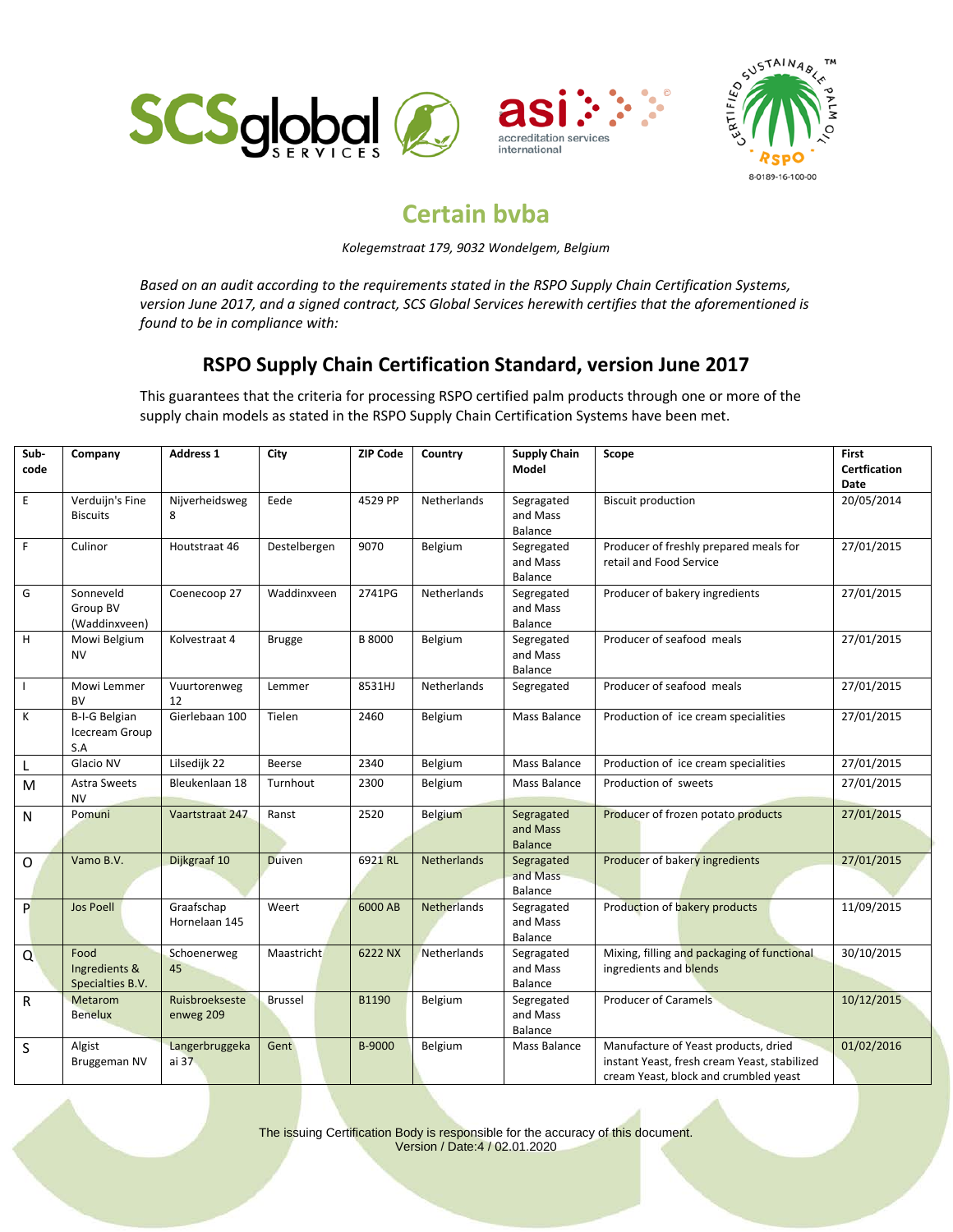





| $\mathsf T$               | Double Aces                   | Kryptonstraat   | Ede                 | 6718 WR   | Netherlands          | Segragated             | The production of sauces, marinades,                                         | 09/03/2016 |
|---------------------------|-------------------------------|-----------------|---------------------|-----------|----------------------|------------------------|------------------------------------------------------------------------------|------------|
|                           | Food BV                       | 26              |                     |           |                      | and Mass               | seasonings, spice blends and cold                                            |            |
|                           |                               |                 |                     |           |                      | Balance                | marinades                                                                    |            |
| U                         | Yama Products                 | Rutherfordweg   | Utrecht             | 3542 CG   | Netherlands          | Segragated             | Food service and wholesale, procurement,                                     | 09/03/2016 |
|                           | <b>BV</b>                     | $\overline{2}$  |                     |           |                      | and Mass               | storage and sales of food ingredients for                                    |            |
|                           |                               |                 |                     |           |                      | Balance                | the food industry                                                            |            |
| W                         | <b>BCS - Butterfly</b>        | Lochtemanweg    | Beringen            | B-3580    | Belgium              | Segregated<br>and Mass | Production, packaging, chilled storing and                                   | 09/03/2016 |
|                           | Catering                      | $\overline{2}$  |                     |           |                      | Balance                | distribution of soups (hot fill), meal<br>components, ready to eat meals and |            |
|                           | Services                      |                 |                     |           |                      |                        | desserts                                                                     |            |
| $\boldsymbol{\mathsf{X}}$ | Dry Top nv                    | Leuvensesteen   | Boortmeerbee        | 5030      | Belgium              | Segregated             | Packaging of nuts and dry fruits                                             | 09/03/2016 |
|                           |                               | weg 117         | k                   |           |                      | and Mass               |                                                                              |            |
|                           |                               |                 |                     |           |                      | Balance                |                                                                              |            |
| Υ                         | Ardo BV                       | Beekzicht 13    | Zundert             | 4881 EW   | Netherlands          | Segragated             | The production and packing of cut,                                           | 09/05/2016 |
|                           |                               |                 |                     |           |                      | and Mass               | blanched, frozen vegetables, fruits and                                      |            |
|                           |                               |                 |                     |           |                      | Balance                | mixed (pre-processed) frozen products                                        |            |
|                           |                               |                 |                     |           |                      |                        | based on vegetables, fruits                                                  |            |
| Z                         | Conveni                       | Willige Laagt 2 | Liessel             | 5757 PZ   | Netherlands          | Segragated             | Production of freshly prepared meals                                         | 09/03/2016 |
|                           |                               |                 |                     |           |                      | and Mass               | pizza's and sauces for retail and Food                                       |            |
|                           |                               |                 |                     |           |                      | Balance                | Service.                                                                     |            |
| AA                        | Mowi Poland                   | Duninowo 39     | Ustka               | 76-270    | Poland               | Segregated             | Producer of seafood meals                                                    | 05/04/2016 |
|                           | S.A.                          |                 |                     |           |                      | and Mass               |                                                                              |            |
|                           |                               |                 |                     |           |                      | Balance                |                                                                              |            |
| AB                        | Destrooper-                   | De Leiteweg 9   | Oostkamp            | BE-8020   | Belgium              | Segragated             | The production and packing of dry biscuits,                                  | 13/06/2016 |
|                           | Olivier NV                    |                 |                     |           |                      | and Mass               | biscuits filled with cream and biscuits                                      |            |
|                           |                               |                 |                     |           |                      | Balance                | coated with chocalate                                                        |            |
| AC                        | Bakkerij                      | Grotestraat 4   | Banholt             | 6262 NZ   | Netherlands          | Mass Balance           | Production of bread and pastry specialties                                   | 30/03/2016 |
|                           | Deckers BV                    |                 |                     |           |                      |                        |                                                                              |            |
| AD                        | Swinkels Food                 | Korendijk 11    | Helmond             | 5704 RD   | Netherlands          | Segragated             | The production and packaging of fresh an                                     | 30/03/2016 |
|                           |                               |                 |                     |           |                      | and Mass<br>Balance    | deep frozen noodle, rice- and ragout<br>snacks.                              |            |
|                           | Boerinneke-                   | Kuitegemstraat  | Sint-Amands         | 2890      | Belgium              | Segragated             | Production of chocolate spread, hazelnut                                     | 30/03/2016 |
| AE                        | Marino NV                     | 33              |                     |           |                      | and Mass               | spread speculoos spread and hazelnut                                         |            |
|                           |                               |                 |                     |           |                      | Balance                | filling                                                                      |            |
| AF                        | <b>Cassiers BVBA</b>          | Boomsesteenw    | Schelle             | 2627      | Belgium              | Segragated             | Industrial processor of dry food and nuts                                    | 09/05/2016 |
|                           |                               | eg 36E          |                     |           |                      | and Mass               |                                                                              |            |
|                           |                               |                 |                     |           |                      | Balance                |                                                                              |            |
| AG                        | <b>Banket Schuim</b>          | Maasbreesewe    | Panningen           | 5981 NB   | Netherlands          | Segragated             | Producer of foam products                                                    | 09/05/2016 |
|                           | B.V.                          | g 44            |                     |           |                      | and Mass               |                                                                              |            |
|                           |                               |                 |                     |           |                      | <b>Balance</b>         |                                                                              |            |
| Al                        | <b>Martinez</b>               | Zanderij 1      | Amstelveen          | 1185 ZM   | <b>Netherlands</b>   | Segragated             | Producer of filled chocolate products                                        | 13/06/2016 |
|                           | Chocolade B.V.                |                 |                     |           |                      | and Mass               |                                                                              |            |
|                           |                               |                 |                     |           |                      | <b>Balance</b>         |                                                                              |            |
| AJ                        | Golden Cannoli                | 99 Crescent     | Chelsea             | <b>MA</b> | <b>United States</b> | Segragated             | Producer of bakery products.                                                 | 13/06/2016 |
|                           | Shells Co, Inc.               | Ave             |                     | 02150     |                      | and Mass               |                                                                              |            |
|                           |                               |                 |                     |           |                      | Balance                |                                                                              |            |
| AK                        | <b>Bakker Verbeek</b><br>B.V. | Valkweg 12      | Landgraaf           | 6374 AE   | <b>Netherlands</b>   | Segregated<br>and Mass | Producer of bakery products.                                                 | 13/06/2016 |
|                           |                               |                 |                     |           |                      | Balance                |                                                                              |            |
| AL                        | Reineke Brot                  | Geseker Str. 26 | Salzkotten          | D 33154   | Germany              | Segregated             | Producer of bakery products.                                                 | 05/07/2016 |
|                           | Gmbh & Co KG                  |                 |                     |           |                      | and Mass               |                                                                              |            |
|                           |                               |                 |                     |           |                      | Balance                |                                                                              |            |
| AM                        | Patisserie                    | Houtstraat 46   | <b>Destelbergen</b> | 9070      | Belgium              | Segregated             | Producer of savoury snacks, dry cakes and                                    | 05/07/2016 |
|                           | Alsacienne                    |                 |                     |           |                      | and Mass               | patisserie                                                                   |            |
|                           | Bloch                         |                 |                     |           |                      | Balance                |                                                                              |            |
| AN                        | Copar B.V.                    | Elftweg 6       | Raamsdonksv         | 4941 VP   | Netherlands          | Mass Balance           | Distributor of confectionery, chocolate,                                     | 05/07/2016 |
|                           |                               |                 | eer                 |           |                      |                        | cakes and savoury snacks                                                     |            |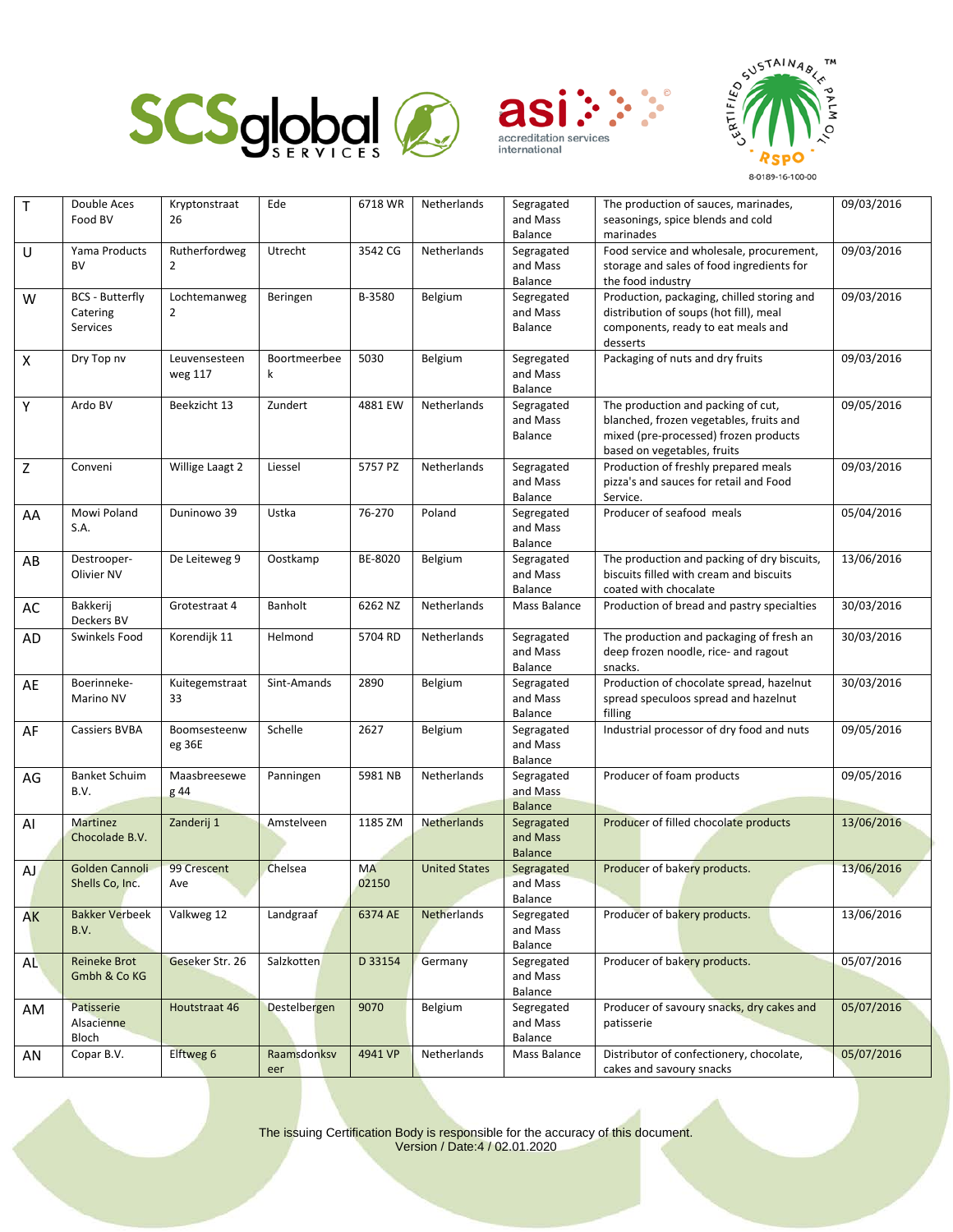





| AO        | Saucecompany            | Voltstraat 22                | Deurne       | 5753 RL   | Netherlands          | Segregated          | Producer of sauces, marinades and                                              | 26/10/2016 |
|-----------|-------------------------|------------------------------|--------------|-----------|----------------------|---------------------|--------------------------------------------------------------------------------|------------|
|           | B.V.                    |                              |              |           |                      | and Mass            | dressings.                                                                     |            |
|           |                         |                              |              |           |                      | Balance             |                                                                                |            |
| AP        | Flandria Foods          | Karreweg 22                  | Zulte        | 9870      | Belgium              | Segregated          | producer of soups, sauces and broths                                           | 26/10/2016 |
|           |                         |                              |              |           |                      | and Mass            |                                                                                |            |
|           |                         |                              |              |           |                      | Balance             | The manufacture of blended food                                                |            |
| AQ        | Griffith Foods          | Toekomstlaan<br>44           | Herentals    | 2200      | Belgium              | Segragated          |                                                                                | 23/12/2016 |
|           |                         |                              |              |           |                      | and Mass<br>Balance | ingredients including: dry seasonings, oil<br>marinades, coatings, batters and |            |
|           |                         |                              |              |           |                      |                     |                                                                                |            |
| AR        | Ruxton                  |                              | Baltimore    | <b>MD</b> |                      | Segragated          | breadcrumb blended products<br>Production of handmade confectionery            | 2/3/2017   |
|           |                         | 1412 Tangier<br>Drive Middle |              | 21220     | <b>United States</b> |                     |                                                                                |            |
|           | Chocolates LLC          | River                        |              |           |                      | and Mass<br>Balance |                                                                                |            |
|           | Naron Mary<br>Sue Candy |                              |              |           |                      |                     |                                                                                |            |
| AS        | Artar Brot              | Maybachstrass                | Leverkusen   | 51381     | Germany              | Segragated          | Production of finished baking goods and                                        | 08/09/17   |
|           | GmbH                    | e 16                         |              |           |                      | and Mass            | hearty chilled semi-baked products.                                            |            |
|           |                         |                              |              |           |                      | Balance             |                                                                                |            |
| AT        | <b>JORIBA</b>           | t Lindeke 20                 | Sint-Eloois- | 8880      | Belgium              | Segragated          | Production of frozen dough products and                                        | 08/09/17   |
|           | industrial              |                              | Winkel       |           |                      | and Mass            | baked or fried fresh and frozen bakery                                         |            |
|           | bakery BVBA             |                              |              |           |                      | Balance             | products and semi-finished products                                            |            |
| AU        | Chocolaterie            | Rijkmakerlaan                | Essen        | 2910      | Belgium              | Segragated          | Producer of chocolate products, included                                       | 08/09/17   |
|           | Ickx                    | 28                           | Vichte       | 8570      | Belgium              | and Mass            | Pralibel                                                                       |            |
|           |                         |                              |              |           |                      | Balance             |                                                                                |            |
| AV        | Colona                  | Zoning                       | Waremme      | B-4300    | Belgium              | Segragated          | Producer of mayonnaises and emulsified                                         | 08/09/17   |
|           |                         | Industriel Au                |              |           |                      | and Mass            | sauces                                                                         |            |
|           |                         | Fonds Râce 25                |              |           |                      | Balance             |                                                                                |            |
| AW        | Edelweiss               | 19 Blake St                  | Medford      | MA        | <b>United States</b> | Segragated          | Production of frozen and fresh desserts                                        | 08/09/17   |
|           | Patisserie              |                              |              | 02155     |                      | and Mass            | and other specialty baked items                                                |            |
|           |                         |                              |              |           |                      | Balance             |                                                                                |            |
| AX        | Lawrence                | 2200 Lunt Ave                | Elk Grove    | IL 60007  | <b>United States</b> | Segragated          | Production of bakery ingredients                                               | 08/09/17   |
|           | Foods, Inc              |                              | Village      |           |                      | and Mass            |                                                                                |            |
|           |                         |                              |              |           |                      | Balance             |                                                                                |            |
| AY        | Something               | 240 Sargent Dr               | New Haven    | <b>CT</b> | <b>United States</b> | Segragated          | Industrial bakery                                                              | 08/09/17   |
|           | Sweet Inc.              |                              |              | 06511     |                      | and Mass            |                                                                                |            |
|           |                         |                              |              |           |                      | Balance             |                                                                                |            |
| AZ        | <b>HOLEKI NV</b>        | Vantegemstraa                | Wetteren     | 9230      | Belgium              | Segragated          | Industrial manufacture of chilled and                                          | 08/09/17   |
|           |                         | t, 12                        |              |           |                      | and Mass            | frozen pastry                                                                  |            |
|           |                         |                              |              |           |                      | Balance             |                                                                                |            |
| BA        | Roelandt                | Brandstraat 9                | Lokeren      | B 9160    | Belgium              | Segragated          | Industrial manufacture of bread and pastry                                     | 08/09/17   |
|           | Artisan ny              |                              |              |           |                      | and Mass            | products                                                                       |            |
|           |                         |                              |              |           |                      | <b>Balance</b>      |                                                                                |            |
| BB        | Roelandt nv             | Warandestraat                | zele         | 9240      | Belgium              | Segragated          | Industrial manufacture of bread and pastry                                     | 08/09/17   |
|           |                         | 5                            |              |           |                      | and Mass            | products                                                                       |            |
|           |                         |                              |              |           |                      | <b>Balance</b>      |                                                                                |            |
| <b>BC</b> | R& J Jleysen            | Herentalsebaan               | Wommelgem    | 2160      | Belgium              | Segragated          | Industrial manufacture of bakery                                               | 12/27/17   |
|           |                         | 406                          |              |           |                      | and Mass            | ingredients                                                                    |            |
|           |                         |                              |              |           |                      | Balance             |                                                                                |            |
| <b>BD</b> | <b>Beltaste</b>         | Lozenweg 30                  | Hamont-Achel | 3930      | <b>Belgium</b>       | Segragated          | Manufacture of products of meat and                                            | 12/27/17   |
|           | <b>Hamont NV</b>        |                              |              |           |                      | and Mass            | poultry                                                                        |            |
|           |                         |                              |              |           |                      | Balance             |                                                                                |            |
| BE        | <b>Gelco SRL</b>        | Via E. Mattei 4              | Castelnuovo  | 64020     | Italy                | Segragated          | Production of candies                                                          | 12/27/17   |
|           |                         |                              | Vomano       |           |                      | and Mass            |                                                                                |            |
|           |                         |                              |              |           |                      | Balance             |                                                                                |            |
| BF        | La Giulia               | Via Enrico                   | Gorizia      | 34170     | Italy                | Segragated          | Production of hard boiled candies and                                          | 12/27/17   |
|           | Ind.S.p.A.              | Fermi 17                     |              |           |                      | and Mass            | toffee                                                                         |            |
|           |                         |                              |              |           |                      | Balance             |                                                                                |            |
| ΒG        | Exter B.V.              | Gerrit Bolkade               | Zaandam      | 1507 BR   | Netherlands          | Segragated          | Development, production and sales of                                           | 12/27/17   |
|           |                         | 10                           |              |           |                      | and Mass            | Savoury ingredients used in food                                               |            |
|           |                         |                              |              |           |                      | Balance             | applications                                                                   |            |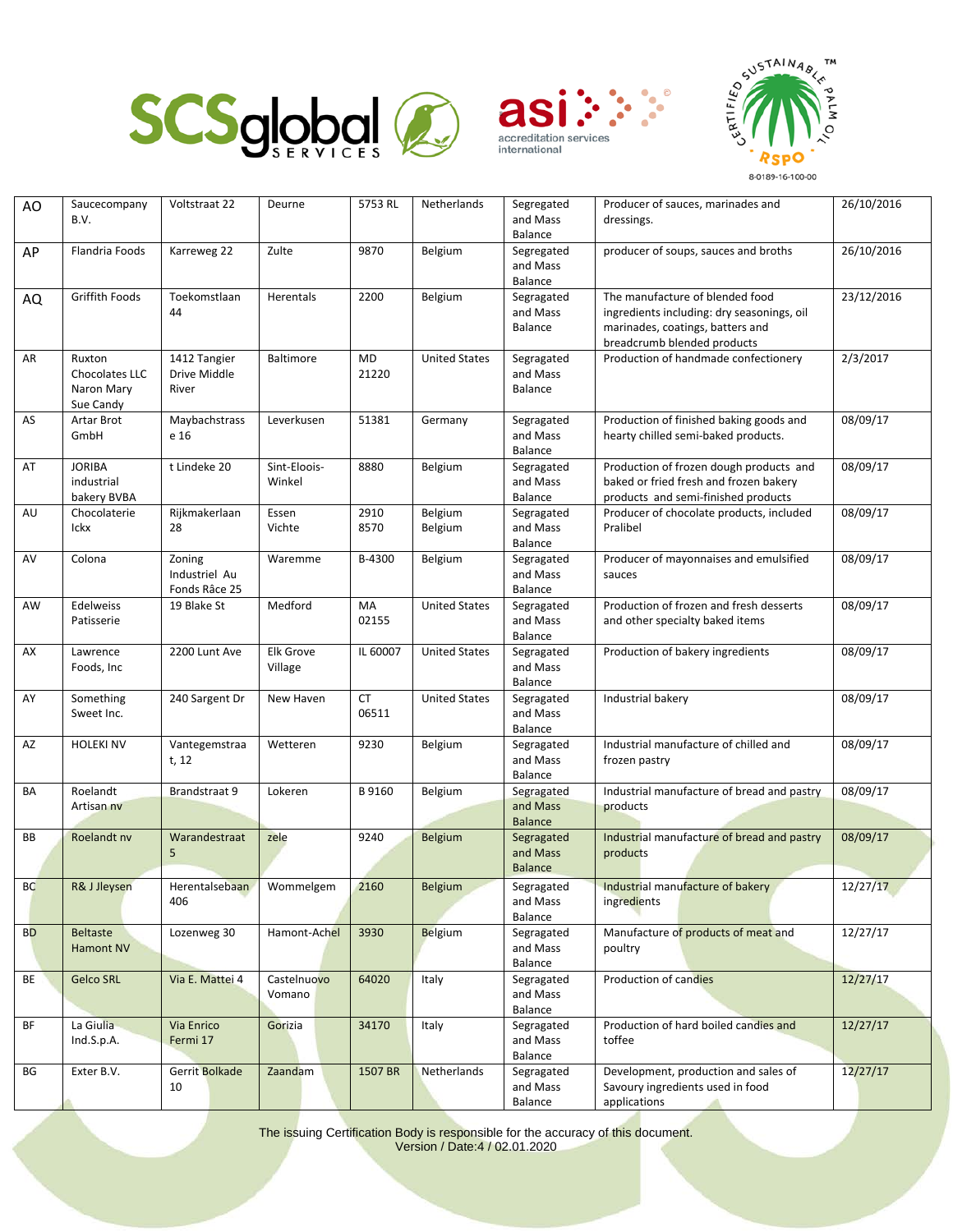





| BH        | Perfetti Van<br>Melle Benelux<br>B.V.                                 | Zoete Inval 20                                                                                 | Breda         | 4815 HK        | Netherlands | Segragated<br>and Mass<br>Balance        | Production and packaging of confectionery<br>located in Breda, Weert and Sittard                             | 12/27/17   |
|-----------|-----------------------------------------------------------------------|------------------------------------------------------------------------------------------------|---------------|----------------|-------------|------------------------------------------|--------------------------------------------------------------------------------------------------------------|------------|
| BI        | Look-O-Look<br>International<br>B.V.                                  | Geurdeland 5                                                                                   | Andelst       | 6673 DR        | Netherlands | Segragated<br>and Mass<br>Balance        | Packaging and selling of confectionery<br>products                                                           | 12/27/17   |
| BJ        | <b>FOS</b><br><b>COSMETICS</b><br>LIMITED                             | <b>STASICRATOUS</b><br>36 - 202                                                                | Nicosia       | 1065           | Cyprus      | Segragated<br>and Mass<br>Balance        | Production of handmade soaps                                                                                 | 12/27/17   |
| ВK        | Abramo nv                                                             | Blokellestraat<br>157/H                                                                        | Zwevegem      | 8550           | Belgium     | Segragated<br>and Mass<br>Balance        | Production of ready made meals                                                                               | 12/27/17   |
| <b>BL</b> | Perfetti Van<br>Melle<br>Bangladesh Pvt.<br>Ltd                       | Mouza-7 No,<br>Kewa (Beraider<br>Chala), P.O-<br>Gilaberaid, P.S-<br>Sreepur, Dist-<br>Gazipur | Gazipur       | 1740           | Bangladesh  | Segregated<br>and Mass<br>Balance        | Manufacturing of Candies, Toffees,<br>Lozenges, Gums & Jellies                                               | 05/07/18   |
| BM        | Perfetti Van<br>Melle Lanka<br>(Pvt.) Ltd.                            | 785/1 Colombo<br>- Negombo<br>Main Road                                                        | Liyanagemulla | 11410          | Sri Lanka   | Segregated<br>and Mass<br>Balance        | Manufacturing & distribution of sugar<br>confectionery products                                              | 05/07/18   |
| <b>BN</b> | Huijbregts<br>Groep B.V.                                              | Vossenbeemd<br>107                                                                             | Helmond       | 5750 CL        | Netherlands | Segregated<br>and Mass<br>Balancee       | The processing of dry and liquid<br>components for the food industry                                         | 02/02/18   |
| BP        | Roecol nv                                                             | Spieveldstraat 4                                                                               | Lokeren       | 9160           | Belgium     | Segregated<br>and Mass<br>Balance        | <b>Industrial Bakery</b>                                                                                     | 06/06/18   |
| BQ        | Perfetti Van<br>Melle México<br>S.A. de C.V.                          | Av. Central                                                                                    | Tolulca Edo   | CP<br>50233    | Mexico      | Segregated<br>and Mass<br>Balance        | Confectionary Industry                                                                                       | 05/07/18   |
| BR        | Perfetti Van<br>Melle USA Inc.                                        | 3645 Turfway<br>Road                                                                           | Erlanger      | 41018-<br>0190 | <b>USA</b>  | Segregated<br>and Mass<br>Balance        | Confectionary Industry                                                                                       | 05/07/18   |
| <b>BS</b> | Theo Bauwens<br>N.V.                                                  | Heikensstraat 5                                                                                | Zele          | 9240           | Belgium     | Segregated<br>and Mass<br>Balance        | Production of cooked meat products                                                                           | 05/07/18   |
| BT        | Rosenberg<br>Import B.V.                                              | Vijfhuizenberg<br>173                                                                          | Roosendaal    | 4708 AJ        | Netherlands | Segregated<br>and Mass<br>Balance        | Distributor                                                                                                  | 05/07/18   |
| <b>BU</b> | <b>Ickx Verkoop</b><br><b>NV</b>                                      | Rijkmakerlaan<br>28                                                                            | Essen         | 2910           | Belgium     | Segregated<br>and Mass<br><b>Balance</b> | <b>Distributor</b>                                                                                           | 05/07/18   |
| BV        | Dragee BV                                                             | Vijfhuizenberg<br>173                                                                          | Roosendaal    | 4708 AJ        | Netherlands | Segregated<br>and Mass<br>Balance        | <b>Distributor</b>                                                                                           | 05/07/18   |
| <b>BW</b> | <b>LEMAN CAKE</b><br><b>DECORATIONS</b><br>byba                       | Avenue du<br>Haureu 2                                                                          | Moeskroen     | 7700           | Belgium     | Segregated<br>and Mass<br>Balance        | Production and distribution of cake<br>decorations                                                           | 05/07/18   |
| <b>BX</b> | DPS - Dutch<br>Protein &<br>Services <sup>®</sup> b.v.<br>Netherlands | Sir Rowland<br>Hillstraat 3                                                                    | Tiel          | 4004 JT        | Netherlands | Segregated<br>and Mass<br>Balance        | Blending and packing of food ingredients<br>and additives for the food industry;<br>factored goods included. | 05/07/18   |
| BY        | Perfetti Van<br><b>Melle Nigeria</b><br>Limited                       | Plot B1/1&2A<br>Agbara<br>Industrial<br><b>Estate Ogun</b><br>State                            | Ogun State    | 110001         | Nigeria     | Segregated<br>and Mass<br>Balance        | Production and packaging of confectionary                                                                    | 11/26/2018 |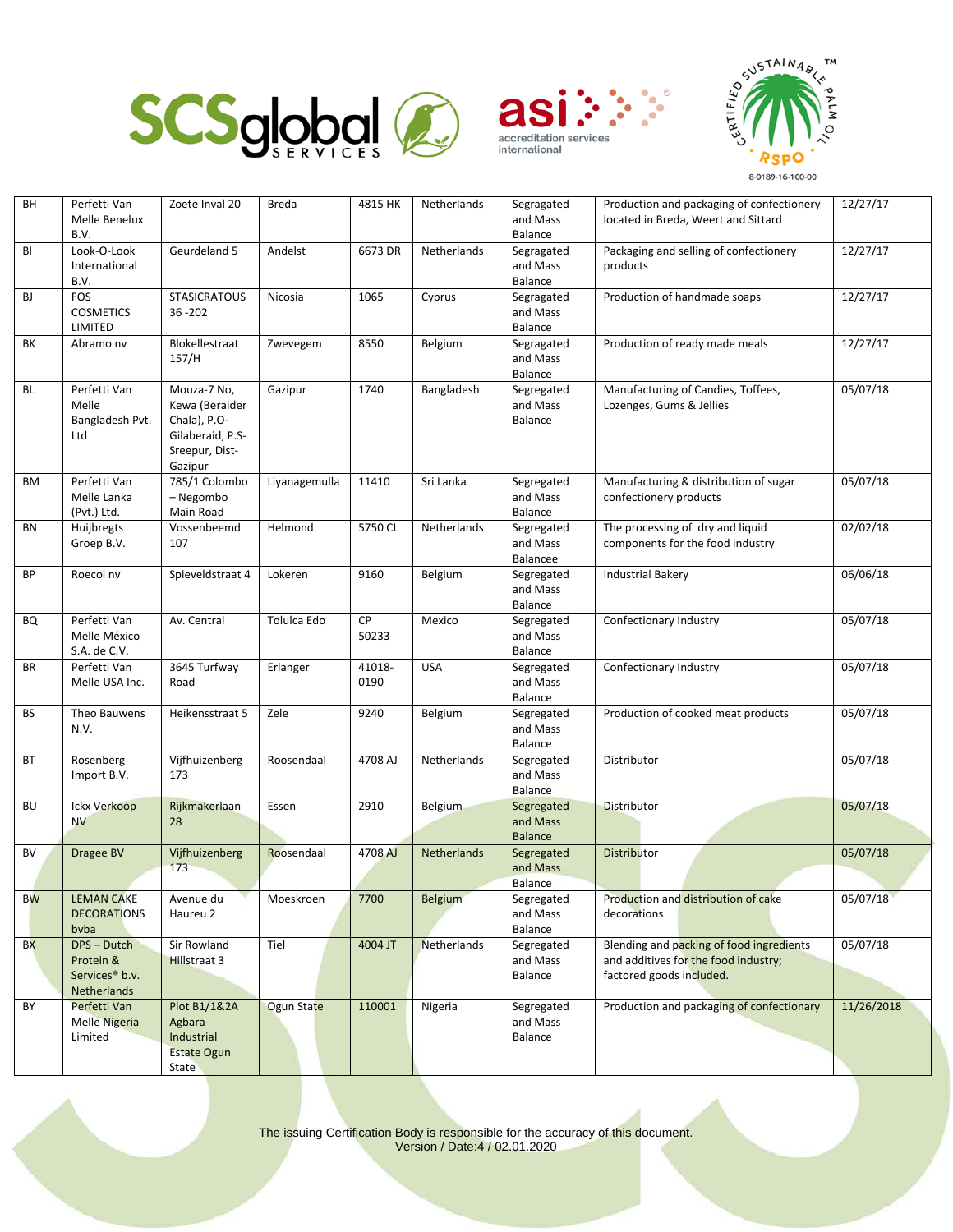





| BZ        | Revi Food byba                                                    | Vismijnlaan 3                                                                          | Oostende                                   | 8400             | Belgium               | Segregated<br>and Mass<br>Balance        | Preparation of hot meals, soups, fish<br>salads, cold dishes and croquettes with<br>mainly fish. | 06/08/18   |
|-----------|-------------------------------------------------------------------|----------------------------------------------------------------------------------------|--------------------------------------------|------------------|-----------------------|------------------------------------------|--------------------------------------------------------------------------------------------------|------------|
| CA        | Perfetti Van<br>Melle Co., LTD                                    | 18,<br>Repishcheva<br>str.,<br>209, Leshkovo                                           | St. Petersburg<br>Istra District<br>Moscow | 197375<br>143581 | Russian<br>Federation | Segregated<br>and Mass<br>Balance        | Confectionary Industry                                                                           | 01/04/2019 |
| CB        | Perfetti Van<br>Melle<br>Confectionery<br>(China) Co. Ltd         | 318, Lv Chun<br>Road                                                                   | Minhang                                    | 200245           | China                 | Segregated<br>and Mass<br>Balance        | Confectionary manufacturing and<br>development                                                   | 11/27/2018 |
| cc        | Perfetti Van<br>Melle<br>Confectionary<br>(Shenzhen) Co.,<br>Ltd. | No. 42 Shenkui<br>Road, Tuyang,<br>Kuichong                                            | Dapeng New<br>District,<br>Shenzhen        | 518119           | China                 | Segregated<br>and Mass<br>Balance        | Confectionary manufacturing and<br>development                                                   | 11/27/2018 |
| CD        | Perfetti Van<br>Melle<br>(Vietnam) Ltd                            | Lot N, Street<br>26, Song than II<br>Industrial Zone,<br>Di An Ward, Di<br>An District | <b>Binh Duong</b><br>Province              | 72100            | Vietnam               | Segregated<br>and Mass<br>Balance        | Confectionary Industry                                                                           | 11/26/2018 |
| CE        | PT Perfetti Van<br>Melle Indonesia                                | Jalan Raya<br>Jakarta Bogor<br>KM.47,4<br>Cibinong                                     | Bogor                                      | 16912            | Indonesia             | Segregated<br>and Mass<br>Balance        | Confectionary Industry                                                                           | 11/26/2018 |
| CF        | Flandor<br><b>Flavours</b><br>International<br><b>NV</b>          | Karreweg 22                                                                            | Zulte                                      | 9870             | Belgium               | Segregated<br>and Mass<br>Balance        | Production for flavors                                                                           | 11/26/2018 |
| CG        | Carando<br>Gourmet<br>Frozen Food                                 | 175 Main<br>Street                                                                     | Agawam                                     | 01001            | <b>United States</b>  | Segregated<br>and Mass<br>Balance        | Prepared meals and prepared forzen<br>entrees                                                    | 11/26/2018 |
| CH        | Eurodesserts                                                      | Lochtemanweg<br>4                                                                      | Beringen                                   | 3580             | Belgium               | Segregated<br>and Mass<br>Balance        | Production of dairy desserts, chilled and<br>ambient                                             | 11/26/2018 |
| <b>CI</b> | Maître André                                                      | Dorpweg 3                                                                              | Meetkerke                                  | 8377             | Belgium               | Segregated<br>and Mass<br>Balance        | Producer of fresh puff pastry                                                                    | 01/04/2019 |
| CJ        | Incopack                                                          | Industrieterrein<br>Lanklaar                                                           | Dilsen-<br>Stokkem                         | 3650             | Belgium               | Segregated<br>and Mass<br><b>Balance</b> | Production of whipped cream                                                                      | 11/26/2018 |
| СK        | C.V.O.<br>International<br>NV, Ovidias                            | Industrielaan<br>26                                                                    | Hoeselt                                    | 3730             | Belgium               | Segregated<br>and Mass<br><b>Balance</b> | Producer of filled chocolate products                                                            | 11/26/2018 |
| <b>CL</b> | Chocolaterie<br>Limar NV                                          | Muizenvenstra<br>at 15                                                                 | Turnhout                                   | 2300             | Belgium               | Segregated<br>and Mass<br>Balance        | Producer of filled chocolate products                                                            | 01/04/2019 |
| CM        | <b>Kuma Eersel</b><br>B.v. h/o First<br><b>Class Bakery</b>       | De Waterlaat<br>10                                                                     | Bergeijk                                   | 5571MZ           | Netherlands           | Segregated<br>and Mass<br>Balance        | Prodution of filled baked and bake-off<br>products.                                              | 01/04/2019 |
| <b>CN</b> | Chupa Chups,<br>SAU                                               | 16, Carrer de<br>les Masies, Pol.<br>Ind. Sector<br>Serra                              | Sant Etseve de<br><b>Sesrovires</b>        | 08635            | Spain                 | Segregated<br>and Mass<br>Balance        | Confectionery Industry                                                                           | 01/04/2019 |
| CO        | Patisserie<br>Hoeben                                              | Willige Laagt 22                                                                       | Liessel                                    | 5757 PZ          | Netherlands           | Segregated<br>and Mass<br>Balance        | Producer of pastry specialties                                                                   | 01/04/2019 |